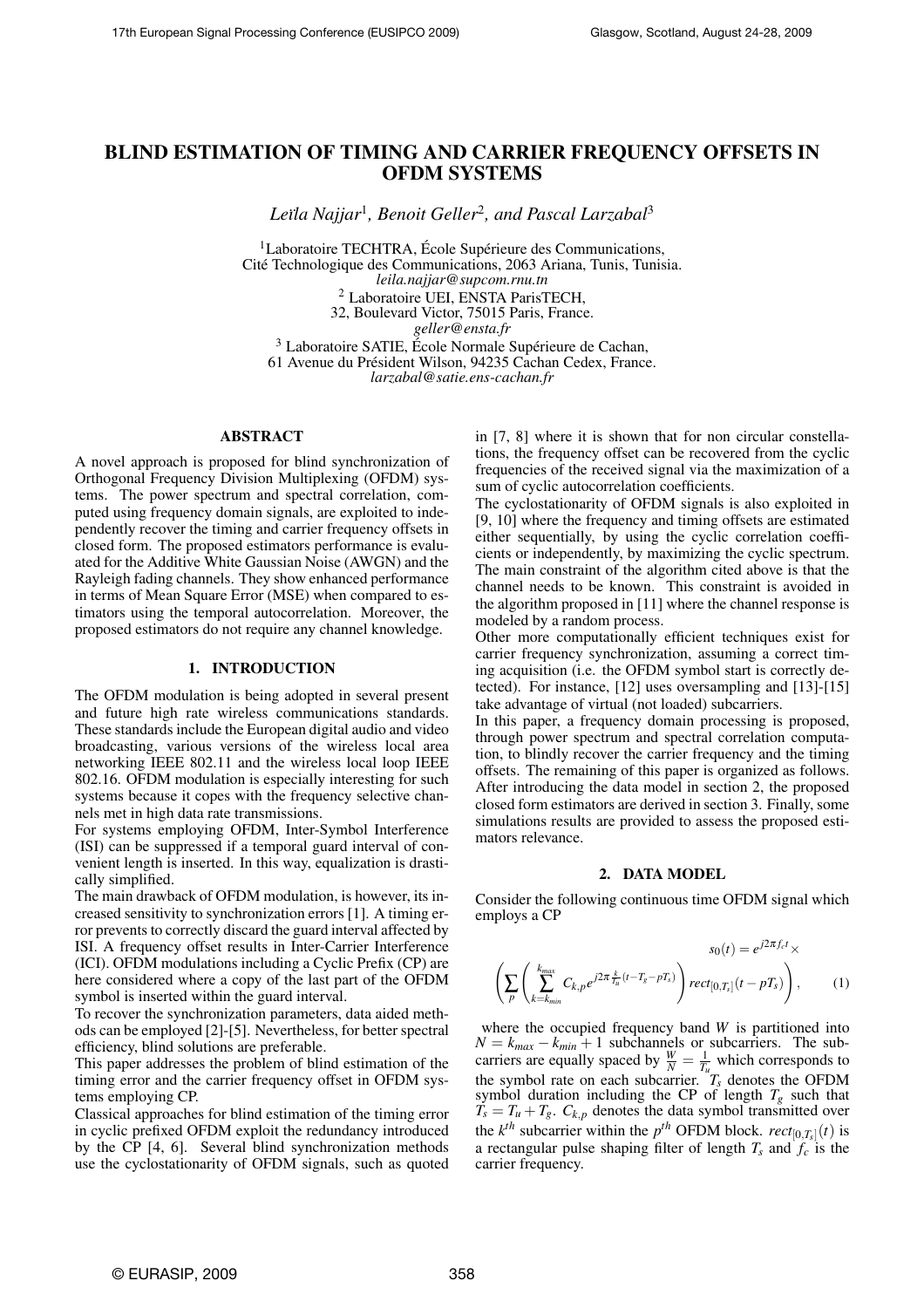We are here concerned with systems with known symbol rate and subcarriers spacing, *i.e.*  $T_s$  and  $T_u$  are known or previously estimated (see  $[16, 17]$ ). We aim to recover the synchronization parameters, namely the carrier frequency offset  $\Delta f_c$  and the timing error  $t_0$ . The channel coherence band is assumed to be larger than the subcarriers spacing such that the channel effect, on each subchannel, reduces to a phase rotation and an amplitude attenuation.

Let  $\hat{f}_c$  denote the estimate of the carrier frequency  $f_c$  obtained by roughly recentring the received signal spectrum around its continuous component. As  $t_0$  denotes the time offset with respect to the OFDM symbol start, the received baseband signal is given by

$$
\begin{aligned} \tilde{s}(t) &= s_0(t - t_0)e^{-j2\pi \hat{f}_c t} + n(t) = \\ \sum_{p,k} H_k C_{k,p} e^{j2\pi \frac{k}{T_u}(t - t_0 - T_s - pT_s)} rect_{[0,T_s]}(t - t_0 - pT_s) \\ &\times e^{j2\pi \Delta f_c t} e^{-j2\pi f_c t_0} + n(t), \end{aligned} \tag{2}
$$

where  $s_0(t)$  is modified to account for the channel gains  ${H<sub>k</sub>}$  over the different subcarriers. *n*(*t*) is an Additive White Gaussian Noise (AWGN) with zero mean and variance  $\sigma^2$ .  $\Delta f_c = f_c - \hat{f}_c$  denotes the carrier frequency offset.

#### 3. ESTIMATION METHODS USING A FREQUENCY DOMAIN FORMULATION

In the following, two closed form estimators are derived respectively for  $\Delta f_c$  and  $t_0$ .

# 3.1 Frequency synchronization : estimation of ∆*f<sup>c</sup>*

Let

$$
y(t) \stackrel{def}{=} E((\tilde{s}(t) \otimes \tilde{s}^*(-t)), \qquad (3)
$$

where ⊗ corresponds to the convolution operator. The Fourier Transform (FT) of  $y(t)$  is given by

$$
Y(f) = FT_{\delta}\left(E\left(\int \tilde{s}(u)\tilde{s}^{*}(u-\delta)du\right)\right) \tag{4}
$$

$$
= E\left(\int \int \tilde{s}(u)\tilde{s}^*(u-\delta)e^{-j2\pi f\delta}dud\delta\right) \quad (5)
$$

$$
= E\left(\left|\int \tilde{s}(u)e^{-j2\pi fu}du\right|^2\right),\tag{6}
$$

where  $FT_{\delta}$  denotes FT with respect to  $\delta$ . The expression (6) can be identified to the power spectrum of  $\tilde{s}(t)$ . It is assumed that the transmitted symbols  ${C_{k,p}}$  are uncorrelated for different OFDM symbols and subcarriers, i.e.  $E(C_{k,p}C_{k',p'}^*)$  =  $\sigma_c^2 \delta_{p,p'} \delta_{k,k'}$ , where  $\delta_{x,y}$  is the kronecker symbol. Then, applying (6) on the data model (2) yields

$$
Y(f) = \lambda \sum_{k=k_{min}}^{k=k_{max}} |H_k|^2 \frac{\sin(\pi T_s (f - \Delta f_c - \frac{k}{T_u}))^2}{(\pi T_s (f - \Delta f_c - \frac{k}{T_u}))^2} + \sigma^2 \quad (7)
$$

where  $\lambda = P \sigma_c^2 T_s^2$  and *P* denotes the number of observed OFDM blocks.

Computing  $y(t)$  of Eq. (3) as the Inverse Fourier Transform (IFT) of  $Y(f)$ , we obtain

$$
y(\tau) = FT^{-1}(Y(f))|_{t=\tau} = \int Y(f)e^{j2\pi\tau f}df
$$
 (8)

$$
= \lambda e^{j2\pi\tau\Delta f_c}\left(\sum_k |H_k|^2 e^{j2\pi\tau\frac{k}{T_{li}}}\right)g(\tau)+\sigma^2\delta_{\tau,0},\quad (9)
$$

where

$$
g(\tau) = \int \frac{\sin(\pi T_s f)^2}{(\pi T_s f)^2} \cos(2\pi \tau f) df.
$$
 (10)

Some computations lead to

$$
g(\tau) = \frac{T_s - \tau}{T_s^2} \text{ for } 0 \le \tau \le T_s,
$$
 (11)

$$
= 0 \text{ for } \tau \ge T_s. \tag{12}
$$

For arbitrary channel gain coefficients  $\{H_k\}$ , the expression (8) presents two amplitude maxima for  $\tau = 0$  and  $\tau = T_u$ . In particular, for  $\tau = T_u$ ,

$$
y(T_u) = \beta e^{j2\pi T_u \Delta f_c}, \qquad (13)
$$

where  $\beta = P \sigma_c^2 T_g \sum_k |H_k|^2$  is a real strictly positive. The phase of  $y(T_u)$  is thus given by

$$
\Phi_{f_c}^1 = 2\pi T_u \Delta f_c. \tag{14}
$$

The closed form estimator of  $\Delta f_c$ , derived from *Y*(*f*), is thus

$$
\widehat{\Delta f_c} = \frac{Arg(FT^{-1}(Y(f))|_{t=T_u})}{2\pi T_u}.
$$
\n(15)

It allows to estimate frequency offsets smaller than the spacing between adjacent subcarriers  $|\Delta f_c| \leq \frac{1}{2T_u}$  without ambiguity.

• *Comparison to Bolcskei algorithm [9, 10]:* It is worth noting that  $v(\tau)$  defined by (3) can be expressed otherwise involving the temporal autocorrelation function

$$
R_{\tilde{s}}(t,\tau) = E(\tilde{s}(t)\tilde{s}^*(t-\tau))
$$
\n(16)

as follows

$$
y(\tau) = \int E(\tilde{s}(t)\tilde{s}^*(t-\tau)) dt = \int R_{\tilde{s}}(t,\tau) dt. \quad (17)
$$

In this way, Eq. (17) identifies  $y(\tau)$  to the cyclic autocorrelation coefficient of order 0 denoted  $r^0(\tau)$ . In [9, 10], the cyclic autocorrelation of OFDM signals, computed as the FT of  $R_{\tilde{s}}(t, \tau)$  with respect to *t*, is used to derive the synchronization parameters.

In practice,  $R_{\tilde{s}}(t, \tau)$  is estimated from  $\{\tilde{s}(t), \tilde{s}(t - \tau)\}$  by  $\widehat{R}_{\tilde{s}}(t,\tau) = \tilde{s}(t)\tilde{s}(t-\tau)^*$ . The method proposed above involves an averaging of frequency domain transformed signals to compute  $Y(f)$ , which is further exploited to recover the frequency offset.

#### 3.2 Timing synchronization : estimation of  $t_0$

We now define

$$
Z(\Delta f, f - \Delta f) \stackrel{def}{=} \int \int R_{\bar{s}}(t, \tau) e^{-j2\pi\Delta ft} e^{-j2\pi(f - \Delta f)\tau} dt d\tau =
$$

$$
E\left(\left(\int \tilde{s}(u) e^{-j2\pi fu} du\right) \left(\int \tilde{s}(v) e^{-j2\pi(f - \Delta f)v} dv\right)^*\right)
$$
(18)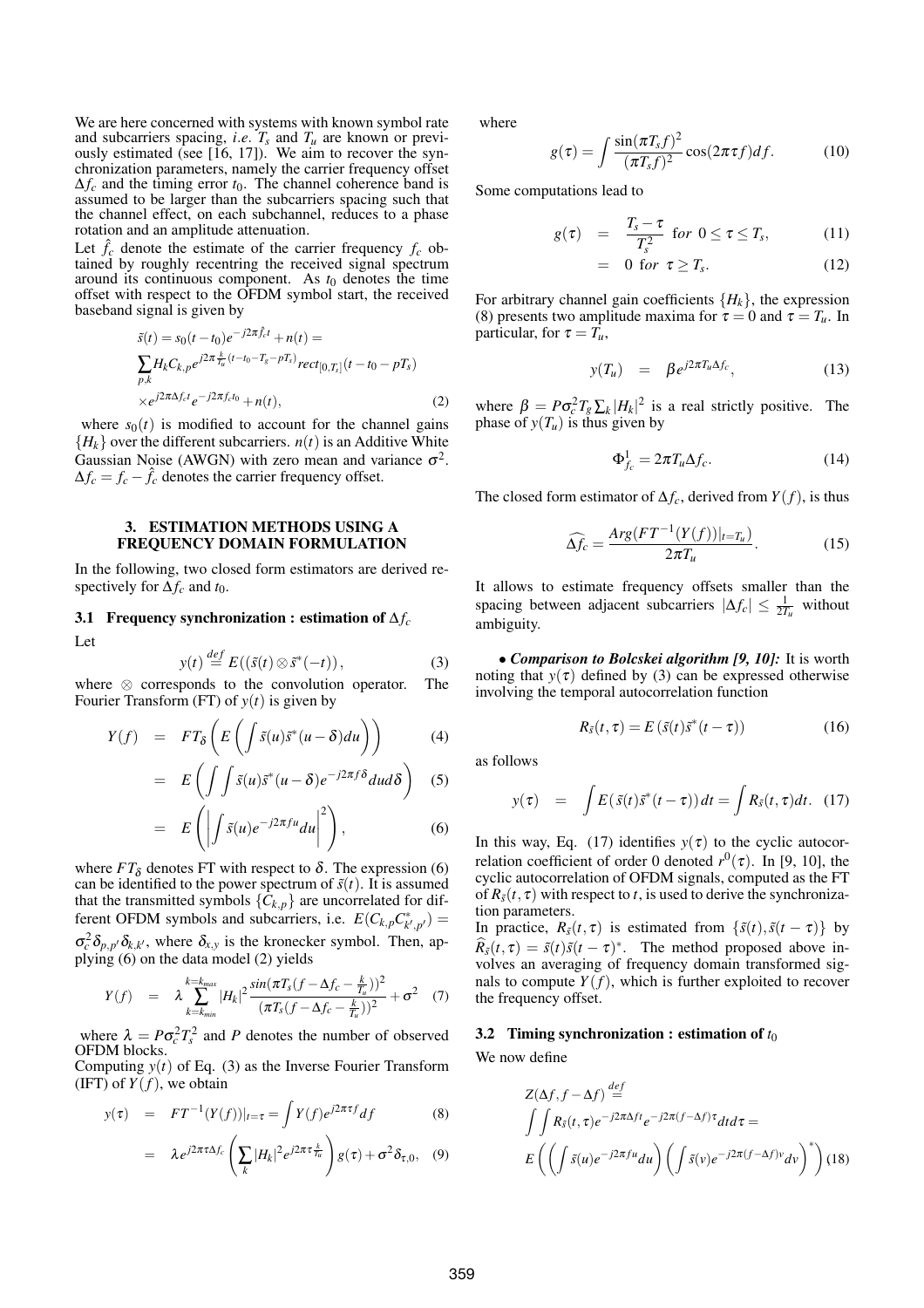which can be identified to the spectral correlation evaluated for a frequency shift ∆*f* . Applying (18) on the data model (2) leads to

$$
Z(\Delta f, f - \Delta f) = \sigma_c^2 T_s^2 \sum_p e^{-j2\pi\Delta f (t_0 + pT_s + \frac{T_s}{2})} \times
$$
  

$$
\sum_k |H_k|^2 \frac{\sin(\pi T_s (f - \Delta f_c - \frac{k}{T_u}))}{\pi T_s (f - \Delta f_c - \frac{k}{T_u})} \frac{\sin(\pi T_s (f - \Delta f - \Delta f_c - \frac{k}{T_u}))}{\pi T_s (f - \Delta f - \Delta f_c - \frac{k}{T_u})}
$$
  
+
$$
\sigma^2 \delta_{\Delta f, 0}.
$$
 (19)

For  $\Delta f = \frac{n}{T_s}$ ,  $(n \in \mathbb{Z}^*)$ , one obtains

$$
Z(\frac{n}{T_s}, f - \frac{n}{T_s}) = \lambda e^{-j2\pi \frac{n}{T_s} t_0} \times
$$

$$
\sum_{k} |H_k|^2 \frac{\sin^2(\pi T_s (f - \Delta f_c - \frac{k}{T_u}))}{\pi T_s (f - \Delta f_c - \frac{k}{T_u}) \pi T_s (f - \frac{n}{T_s} - \Delta f_c - \frac{k}{T_u})}. (20)
$$

Over frequencies *f* that verify  $(f - \Delta f_c - \frac{k}{T_u})(f - \Delta f - \Delta f_c \frac{k}{T_u}$ ) > 0, (i.e.  $f < \Delta f_c + \frac{k_{min}}{T_u}$  and  $f > \Delta f_c + \frac{k_{max}}{T_u} + \Delta f$ ), the phase of  $Z(\frac{n}{T_s}, f - \frac{n}{T_s})$  is given by

$$
\Phi_{t_0}^n = -2\pi \frac{n}{T_s} t_0,\tag{21}
$$

and the timing error can be recovered in closed form by

$$
\widehat{t_0} = -\frac{\text{Arg}\big(Z\big(\frac{n}{T_s}, f - \frac{n}{T_s}\big)\big)}{2\pi \frac{n}{T_s}}.\tag{22}
$$

The so obtained  $\hat{t}_0$  accuracy is enhanced if (22) is averaged over the considered frequencies interval. For  $n = 1$  (*i.e.*  $\Delta f = \frac{1}{T_s}$ , timing errors up to half the OFDM symbol length  $\frac{T_s}{2}$  can be recovered without ambiguity.

• *Comparison to Bolcskei algorithm [9, 10]:* Expression (18) can be expressed otherwise as

$$
Z(\Delta f, f - \Delta f) = \int r^{\Delta f}(\tau) e^{-j2\pi (f - \Delta f)\tau} d\tau \qquad (23)
$$

where  $r^{\Delta f}(\tau)$  denotes the cyclic autocorrelation coefficient for the cyclic frequency ∆*f* . In this way, Eq. (23) identifies  $Z(\Delta f, f - \Delta f)$  to the cyclic spectrum. In [9, 10], the cyclic spectrum, computed as the FT of the cyclic autocorrelation  $r^{\Delta f}(\tau)$ , is exploited for synchronization purpose. In this paper, rather than using the temporal autocorrelation, the spectral correlation is computed based on a frequency domain signals averaging.

### 4. NUMERICAL EXAMPLES

This section aims to assess the performance of the algorithms proposed herein for blind synchronization of OFDM signals including a CP.

#### 4.1 Conditions of simulations

The considered OFDM signal has the following characteristics  $T_s = 1.25T_u$  ( $T_g = 0.2T_s$ ) with  $T_u = 13.3\mu s$ . The number of subcarriers is  $\mathcal{N} = 20$ . The sampling frequency used to generate the signal is  $F_e = 2\frac{N}{T_u}$ . Therefore, one OFDM symbol contains  $T_sF_e = 50$  temporal samples. Each subcarrier is



Figure 1:  $\Phi_{f_c}^1$  estimation for  $\Delta f_c = 0$  and  $\Delta f_c = 1/5T_u$ . AWGN channel with *SNR* = 10*dB*.

randomly modulated from a 16-QAM.

The data used to derive one estimate of each of the parameters of interest corresponds to samples over 100 OFDM symbols  $(5.10^3 \text{ samples})$ .

To compute expressions (6) and (18), an averaging over frequency domain signals is operated. Each of these signals is computed using one temporal data block. To this aim, the data are cut into blocks of 1024 samples and adjacent blocks are shifted by 124 samples. Thus, 33 blocks are considered, each of which consists of about 20.48 OFDM symbols.

The performance is evaluated in terms of normalized Mean Square Error (MSE) and bias (with respect to true values of the estimated parameter) for a Signal to Noise Ratio (SNR) ranging from −5*dB* to 15*dB* over 10<sup>4</sup> Monte Carlo trials. In each trial, the channel and the transmitted data are randomly generated. The OFDM signal incorporates both a frequency offset and the symbol start is not correctly detected  $(t_0 \neq 0)$ . Unless specifically mentioned otherwise,  $\Delta f_c = \frac{1}{10T_u} = 7.5188KHz$  and  $t_0 = \frac{\dot{T}_s}{6} = 2.7708\mu s$ .

#### 4.2 Results

Figure 1 exhibits  $\Phi_{f_c}^1$  estimates, recovered as the phase of  $FT^{-1}(Y(f))|_{t=T_u}$ , and the true phase of  $y(T_u)$  for two distinct values of the frequency offset ∆*f<sup>c</sup>* over 10<sup>2</sup> Monte Carlo trials. It shows the good accuracy of the proposed estimator. Figure 2 displays the phase of  $Z(1/T_s, f - 1/T_s)$ , which provides an estimate of  $\Phi_{t_0}^1$  given by Eq. (21) over frequencies that verify  $f < \Delta f_c|_{min} + \frac{k_{min}}{T_u} \simeq -751KHz$  or  $f > \Delta f_c|_{max} + \frac{k_{max}}{T_u} + \frac{1}{T_s} \simeq 812KHz$ , where  $\Delta f_c|_{min} = -\frac{1}{2T_u}$ (resp.  $\Delta f_c|_{max} = \frac{1}{2T_u}$ ) is the minimum (resp. maximum) carrier offset value that can be estimated without ambiguity. This discards the central discontinuities of  $Arg(Z(1/T_s, f - 1/T_s))$  observed on Figure 2. This phase estimate is used to evaluate  $t_0$  by Eq. (22) for  $n = 1$ .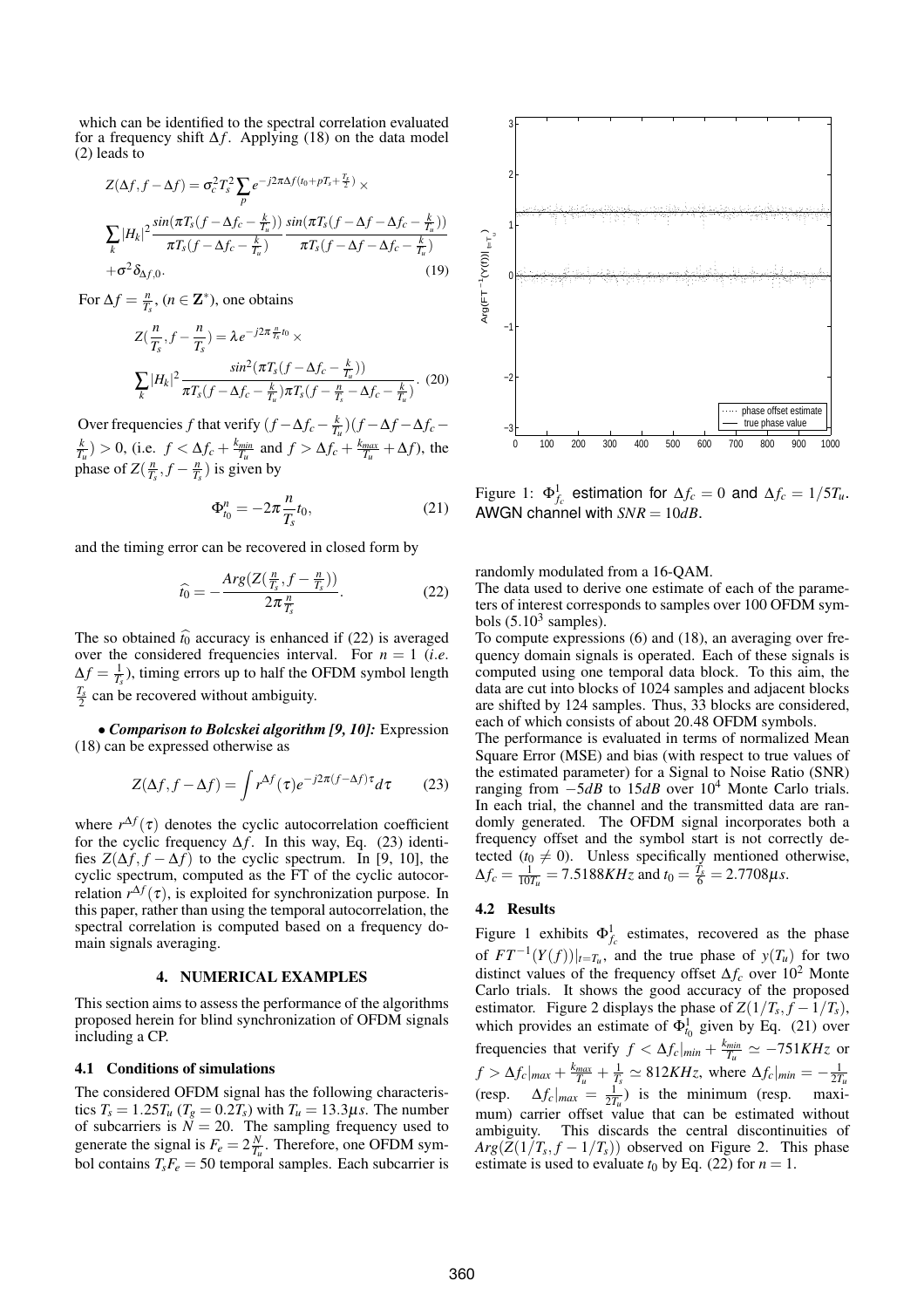

Figure 2: Phase of  $Z(1/T_s, f - 1/T_s)$ . AWGN channel with  $SNR = 10dB$ . (one realization of Monte Carlo trials)

|            | <b>AWGN</b>       | AWGN                      | Rayleigh      | Rayleigh |
|------------|-------------------|---------------------------|---------------|----------|
|            | proposed          | temporal                  | proposed      | temporal |
| <b>MSE</b> | $2.4 \, 10^{-3}$  | $1.33 \overline{10^{-2}}$ | $3.4710^{-2}$ | 0.50     |
| bias       | $1.75 \; 10^{-5}$ |                           | $6.2~10^{-3}$ | በ 32     |

Table 1: Performance of ∆*f<sup>c</sup>* estimation. Normalized MSE and bias over the AWGN and the Rayleigh channels. *SNR* = 15*dB*.

Figures 3 and 4 compare the normalized MSE (over 10<sup>4</sup> Monte Carlo trials) obtained by the method proposed in this paper to that using the cyclic autocorrelation in [9, 10], and referred to by method using temporal correlation. The normalized MSE is plotted versus the SNR, respectively for  $\Delta f_c$  and  $t_0$  estimates. Both figures show that an enhanced performance is obtained by the proposed estimators. This enhancement can be related to the better accuracy of  $Y(f)$ and  $Z(\Delta f, f - \Delta f)$  estimation (by averaging different realizations over different temporal signal blocks) compared to that of  $R_{\tilde{s}}(t, \tau)$ .

Tables 1 and 2 display the normalized bias and MSE of the compared algorithms in the cases of the AWGN and Rayleigh channels and respectively for  $\Delta f_c$  and  $t_0$ estimates. The results show again the better accuracy of the proposed approach for both kind of channels. For the carrier frequency recovery, a degradation is observed in the case of the Rayleigh channel with respect to the AWGN case. However, for the timing error estimation, the accuracy is only slightly affected by the channel selectivity.

#### 5. CONCLUSION

In this paper, the power spectrum and spectral correlation of OFDM signals are evaluated based on frequency domain



Figure 3: Normalized Mean Square Error of  $\widehat{\Delta f_c}$ . Case of AWGN channel.

|      | AWGN          | AWGN                 | Rayleigh        | Rayleigh          |
|------|---------------|----------------------|-----------------|-------------------|
|      | proposed      | temporal             | proposed        | temporal          |
| MSE  | $1.7 10^{-2}$ | $7.5910^{-2}$        | $2.45\ 10^{-2}$ | $7.710^{-2}$      |
| bias | $5.710^{-3}$  | $1.24 \cdot 10^{-2}$ | $3.42~10^{-2}$  | $7.08 \; 10^{-2}$ |

Table 2: Performance of  $t_0$  estimation. Normalized MSE and bias over the AWGN and the Rayleigh channels. *SNR* = 10*dB*.

transformed signals. They are further used to estimate the timing and carrier frequency offsets. The proposed estimators are independent and computationally efficient. They show good performance for both the AWGN and the Rayleigh fading channels. Enhanced accuracy is obtained with respect to the approach exploiting the temporal autocorrelation and cyclic autocorrelation. Also, no channel knowledge is required to apply the proposed estimators.

#### **REFERENCES**

- [1] O. Edfors, M. Sandell, J. van de Beek, D. Landstrom and F. Sjoberg, "An introduction to Orthogonal Frequency Division Multiplexing", Technical report, Lund University of Technology, Sweden, 1996.
- [2] T.M. Schmidl, D. Cox, "Robust frequency and timing synchronisation in OFDM", IEEE Trans. on Communications, vol. 45, pp. 1613-1621, Dec. 1997.
- [3] P. H. Moose, "A technique for orthogonal frequency division multiplexing frequency offset correction", IEEE Trans. on Communications, vol. 42, no. 10, pp. 2908- 2914, Oct. 1994.
- [4] D. Landstrom, S. Kate Wilson, J. van de Beek, P. Odling and P. O. Borjesson, "Symbol time offset estimation in